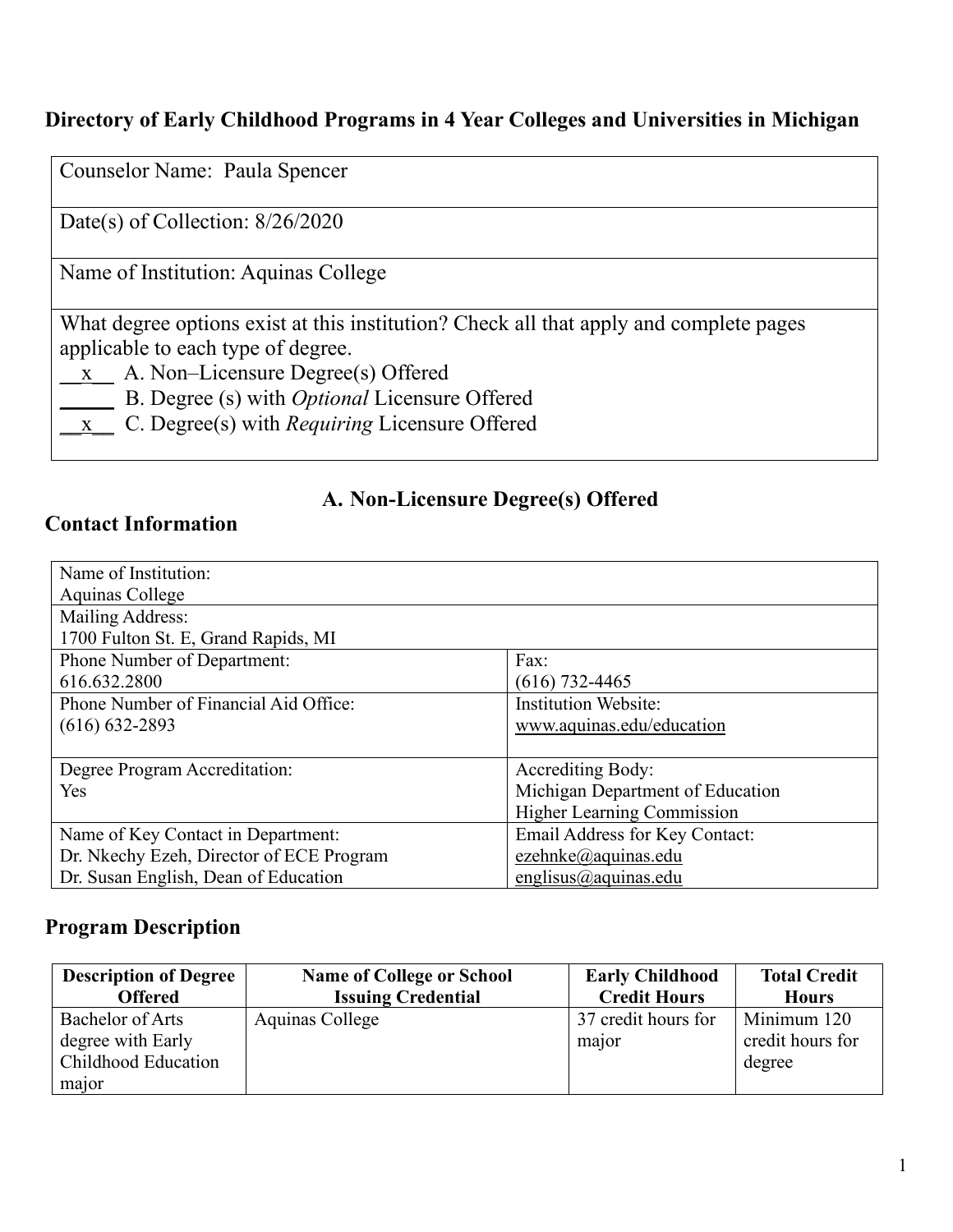# **Program Information**

| Requirements for admission to early childhood (EC)<br>degree program. Include admission requirements                    | Minimum 2.5 GPA                                                                                                                        |
|-------------------------------------------------------------------------------------------------------------------------|----------------------------------------------------------------------------------------------------------------------------------------|
| Requirements to enroll in EC classes. List any special                                                                  | Application review and face-to-face interview                                                                                          |
| prerequisites like placement tests                                                                                      | Background check clearance                                                                                                             |
| Number of courses focused on birth-to-three intervention?                                                               | $\overline{2}$                                                                                                                         |
| Number of courses focused on early childhood special<br>education?                                                      | $\overline{2}$                                                                                                                         |
| Average # of EC courses offered each term                                                                               | $\overline{4}$                                                                                                                         |
| Average # of EC courses offered online each term                                                                        | $\boldsymbol{0}$                                                                                                                       |
| Average # of EC courses offered in summer term                                                                          | $\mathbf{1}$                                                                                                                           |
| Average # of courses offered in Spanish each term                                                                       | $\boldsymbol{0}$                                                                                                                       |
| Average # of EC courses offered per Term (not summer)<br>at night                                                       | 80%                                                                                                                                    |
| Average # of EC courses offered per term (not summer)<br>on Saturday                                                    | $\mathbf{0}$                                                                                                                           |
| Average # of EC students per advisor.                                                                                   | 20                                                                                                                                     |
| # total T.E.A.C.H. Early Childhood® BA Scholarships in<br>FY 2019-20                                                    | $\mathbf{1}$                                                                                                                           |
| Satellite campuses with EC courses ((number and<br>location)                                                            | n/a                                                                                                                                    |
| Tuition cost per credit hour offered for on-campus, seated<br>courses in FY 2019-20                                     | \$536                                                                                                                                  |
| Fees for on-campus, seated courses in FY 2020-21                                                                        | \$150/year                                                                                                                             |
| Tuition cost per credit hour offered for online/distance<br>learning courses in FY 2020-21                              | n/a                                                                                                                                    |
| Fees for online/distance learning courses offered in FY<br>2020-21                                                      | n/a                                                                                                                                    |
| List all 2-year schools with whom EC articulation<br>agreements are in place                                            | <b>Grand Rapids Community College</b><br>Montcalm Community College<br>Muskegon Community College<br>Lansing Community College<br>Etc. |
| Provide link or text which describes student degree<br>transfer policy (from 2-year institutions to your<br>university) | https://www.aquinas.edu/registrar/michigan-<br>transfer-agreement                                                                      |
| Average # of EC courses offered per Term in accelerated<br>format (courses offered in 6 to 8 weeks)                     | 3                                                                                                                                      |
| Provide # of degrees awarded by type in FY 2019-2020                                                                    | B.A. with Early Childhood = $6$ (estimated)                                                                                            |
| Immigration status verified for admission                                                                               | Information not available                                                                                                              |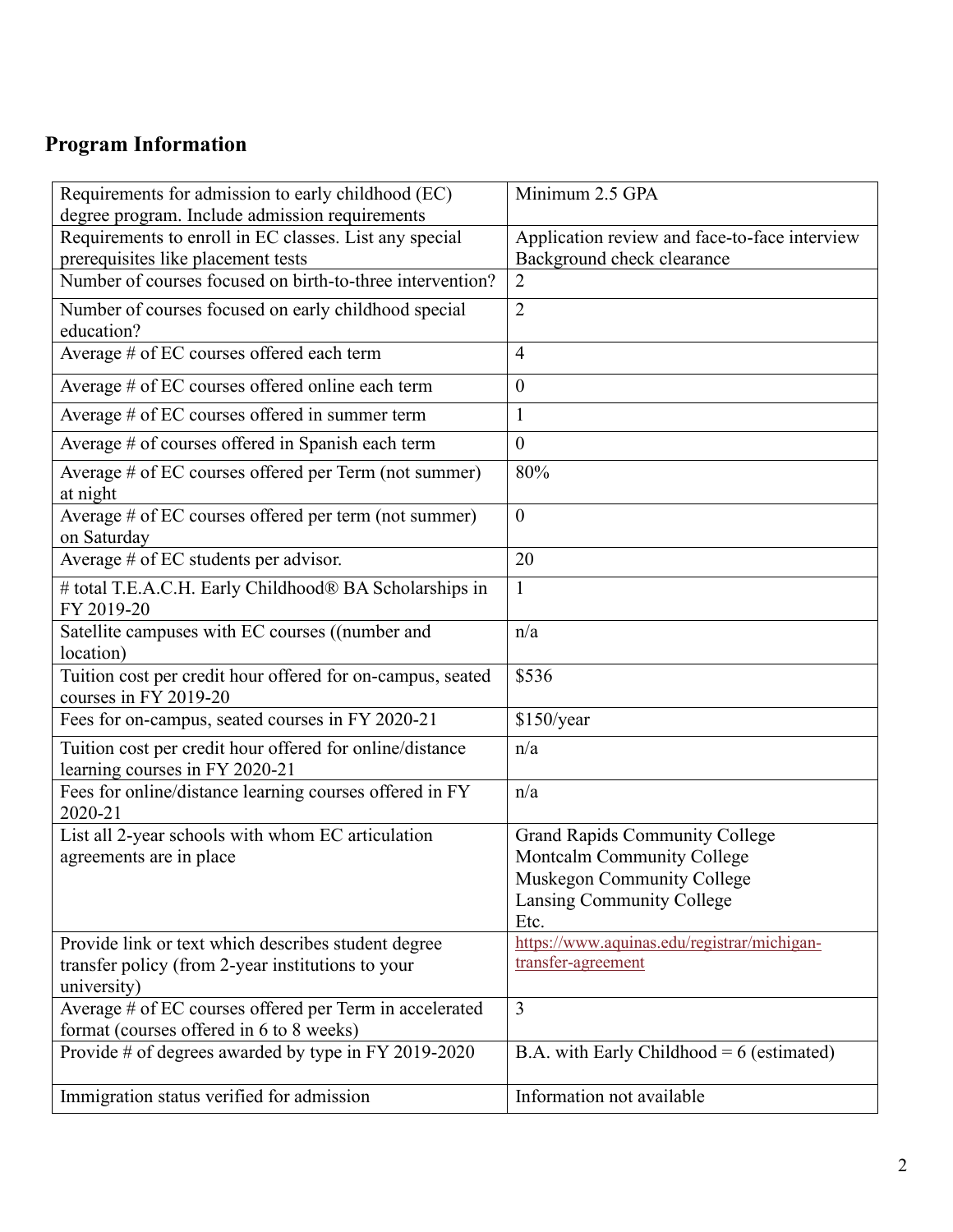## **C. Degree(s) with** *Requiring* **Licensure Offered**

### **Contact Information**

| Name of Institution:                      |                                   |
|-------------------------------------------|-----------------------------------|
| Aquinas College                           |                                   |
| Mailing Address:                          |                                   |
| 1700 Fulton St. E, Grand Rapids, MI 49506 |                                   |
| Phone Number of Department:               | Fax: (616) 732-4465               |
| $(616) 632 - 2800$                        |                                   |
| Phone Number of Financial Aid Office:     | <b>Institution Website:</b>       |
| $(616) 632 - 2893$                        | www.aquinas.edu/education         |
| Degree Program Accreditation:             | <b>Accrediting Body:</b>          |
| Yes                                       | Michigan Department of Education  |
|                                           | <b>Higher Learning Commission</b> |
| Name of Key Contact in Department:        | Email Address for Key Contact:    |
| Dr. Nkechy Ezeh, Director of ECE Program  | ezehnke@aquinas.edu               |
| Dr. Susan English, Dean                   | englisus@aquinas.edu              |

# **Program Description**

| <b>Description of</b><br><b>Degree Offered</b> | <b>Description of License</b>     | <b>Name of College or School</b><br><b>Issuing Credential</b> | Early<br><b>Childhood</b><br><b>Credit Hours</b> | <b>Total</b><br><b>Credit</b><br><b>Hours</b> |
|------------------------------------------------|-----------------------------------|---------------------------------------------------------------|--------------------------------------------------|-----------------------------------------------|
| <b>BA Elementary</b><br>Education              | Early Childhood ZS<br>Endorsement | Aquinas College-School of<br>Education                        | 25 credit<br>hours for<br>minor                  | <b>Not</b><br>available                       |

## **Program Information**

| Requirements for admission to early childhood (EC)        | - Cumulative college grade point average    |
|-----------------------------------------------------------|---------------------------------------------|
| degree program with candidacy for Michigan teacher        | (GPA) of 3.0 or higher                      |
| certification (ZS endorsement).                           | - Passing Michigan basic skills test scores |
| Requirements to enroll in EC classes. List any special    | Background check clearance                  |
| prerequisites like placement tests                        |                                             |
| Number of courses focused on birth-to-three intervention? | Information not available                   |
| Number of courses focused on early childhood special      | Information not available                   |
| education?                                                |                                             |
| Average # of EC courses offered each term                 | 4                                           |
| Average # of EC courses offered online each term          | $\theta$                                    |
| Average $#$ of EC courses offered in summer term          | $2 - 4$                                     |
| Average # of courses offered in Spanish each term         | None                                        |
| Average # of EC courses offered per Term (not summer)     | $2 - 4$                                     |
| at night                                                  |                                             |
| Average # of EC courses offered per term (not summer)     | $\boldsymbol{0}$                            |